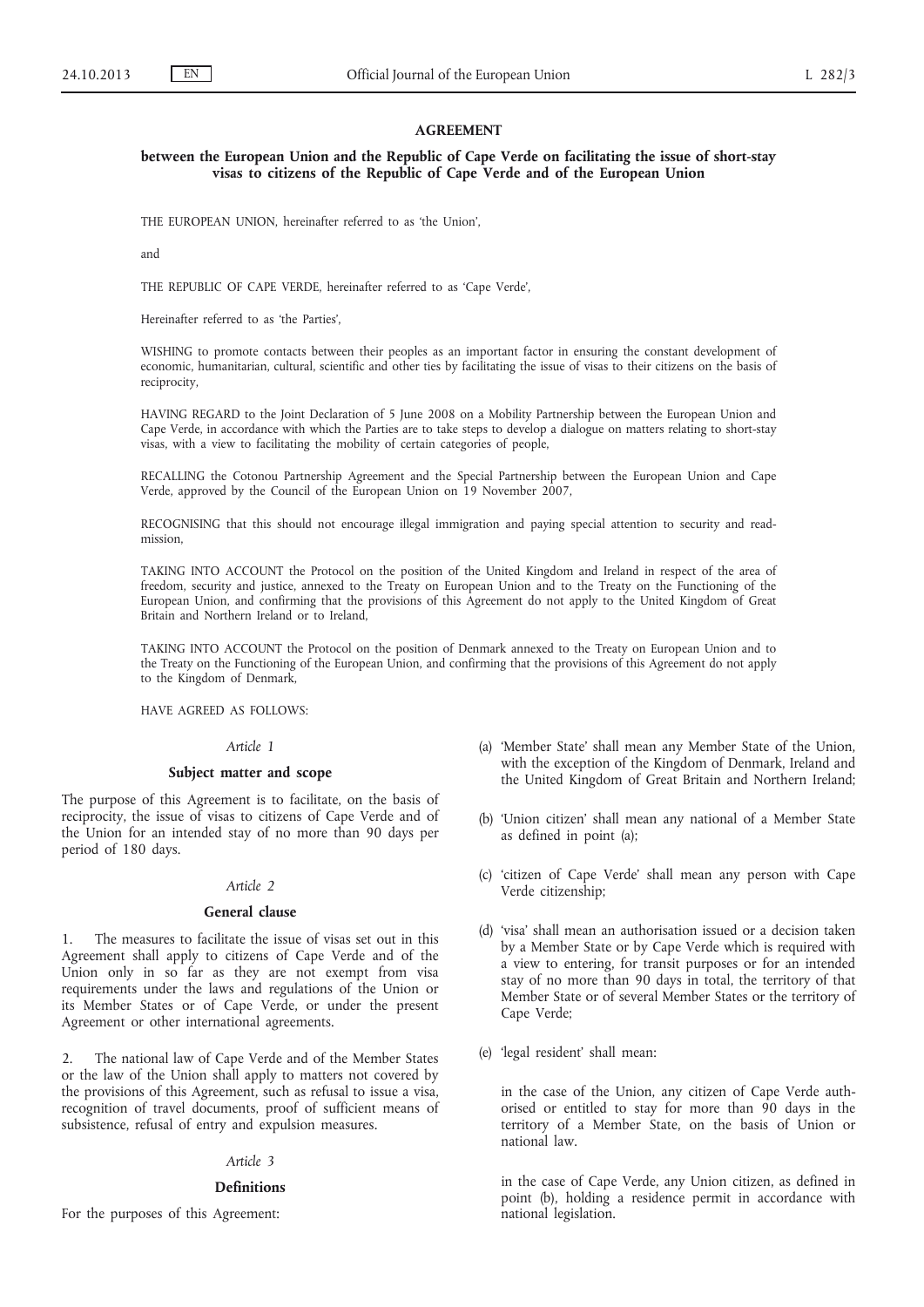### *Article 4*

# **Issue of multiple-entry visas**

1. Diplomatic missions and consular posts of the Member States and of Cape Verde shall issue multiple-entry visas valid for five years to the following categories of citizen:

- (a) members of national and regional governments and parliaments, constitutional courts, supreme courts or courts of auditors, if they are not exempt from visa requirements under this Agreement, in the exercise of their duties;
- (b) permanent members of official delegations who, following an official invitation addressed to Cape Verde, the Member States or the Union, take part in meetings, consultations, negotiations or exchange programmes, or in events in the territory of the Member States or Cape Verde organised on the initiative of intergovernmental organisations;
- (c) business people and company representatives who regularly travel to the Member States or to Cape Verde;
- (d) spouses, children (including adopted children) who are under the age of 21 or are dependent, and parents visiting either:
	- citizens of Cape Verde legally resident in the territory of a Member State or citizens of the Union legally resident in Cape Verde, or
	- citizens of the Union resident in the Member State of their nationality, or citizens of Cape Verde resident in Cape Verde.

However, if the need or intention to travel frequently or regularly is clearly limited to a shorter stay, the validity of the multiple-entry visa shall be limited to this stay, in particular where

- the term of office, in the case of those covered by point (a) above,
- the term of office of a permanent member of an official delegation, in the case of those covered by point (b) above,
- the duration of the positions as business people and company representatives, in the case of those covered by point (c) above, or
- the duration of the residence permits issued to Cape Verde citizens residing in the territory of a Member State and Union citizens residing in Cape Verde, in the case of those covered by point (d) above,

is less than five years.

2. Diplomatic missions and consular posts of the Member States and Cape Verde shall issue multiple-entry visas valid for one year to the following categories of citizens, provided that during the previous year they have obtained at least one visa and that they have made use of it in accordance with the laws on entry and residence in the territory of the State in question:

- (a) representatives of civil society organisations travelling regularly to Member States or to Cape Verde for the purposes of educational training or to take part in seminars and conferences, including as part of exchange programmes;
- (b) practitioners of a liberal profession taking part in international exhibitions, conferences, symposia, seminars or other similar events who regularly travel to the Member States or to Cape Verde;
- (c) persons taking part in scientific, cultural and artistic activities, including university and other exchange programmes, who regularly travel to the Member States or to Cape Verde;
- (d) participants in international sports events and persons accompanying them in a professional capacity;
- (e) journalists and accredited persons accompanying them in a professional capacity;
- (f) school pupils, students, post-graduate students and accompanying teachers who undertake trips for the purposes of study or educational training, including exchange programmes and other school-related activities;
- (g) representatives of religious organisations recognised in Cape Verde or in the Member States who regularly travel to the Member States or to Cape Verde respectively;
- (h) persons visiting regularly for medical reasons;
- (i) participants in official exchange programmes organised by twinned towns or municipal authorities;
- (j) members of official delegations who, following an official invitation addressed to Cape Verde, the Member States or the Union, regularly take part in meetings, consultations, negotiations or exchange programmes, and in events in the territory of the Member States or of Cape Verde organised on the initiative of intergovernmental organisations.

However, if the need or intention to travel frequently or regularly is clearly limited to a shorter stay, the validity of the multiple-entry visa shall be limited to the length of this stay.

3. Diplomatic missions and consular posts of the Member States and of Cape Verde shall issue multiple-entry visas that are valid for at least two years and at most five years to citizens in the categories referred to in paragraph 2 of this Article, provided that during the two years prior to the application they have made use of a one-year multiple-entry visa in accordance with the laws on entry and residence in the territory of the host State.

However, if the need or intention to travel frequently or regularly is clearly limited to a shorter stay, the validity of the multiple-entry visa shall be limited to the length of that stay.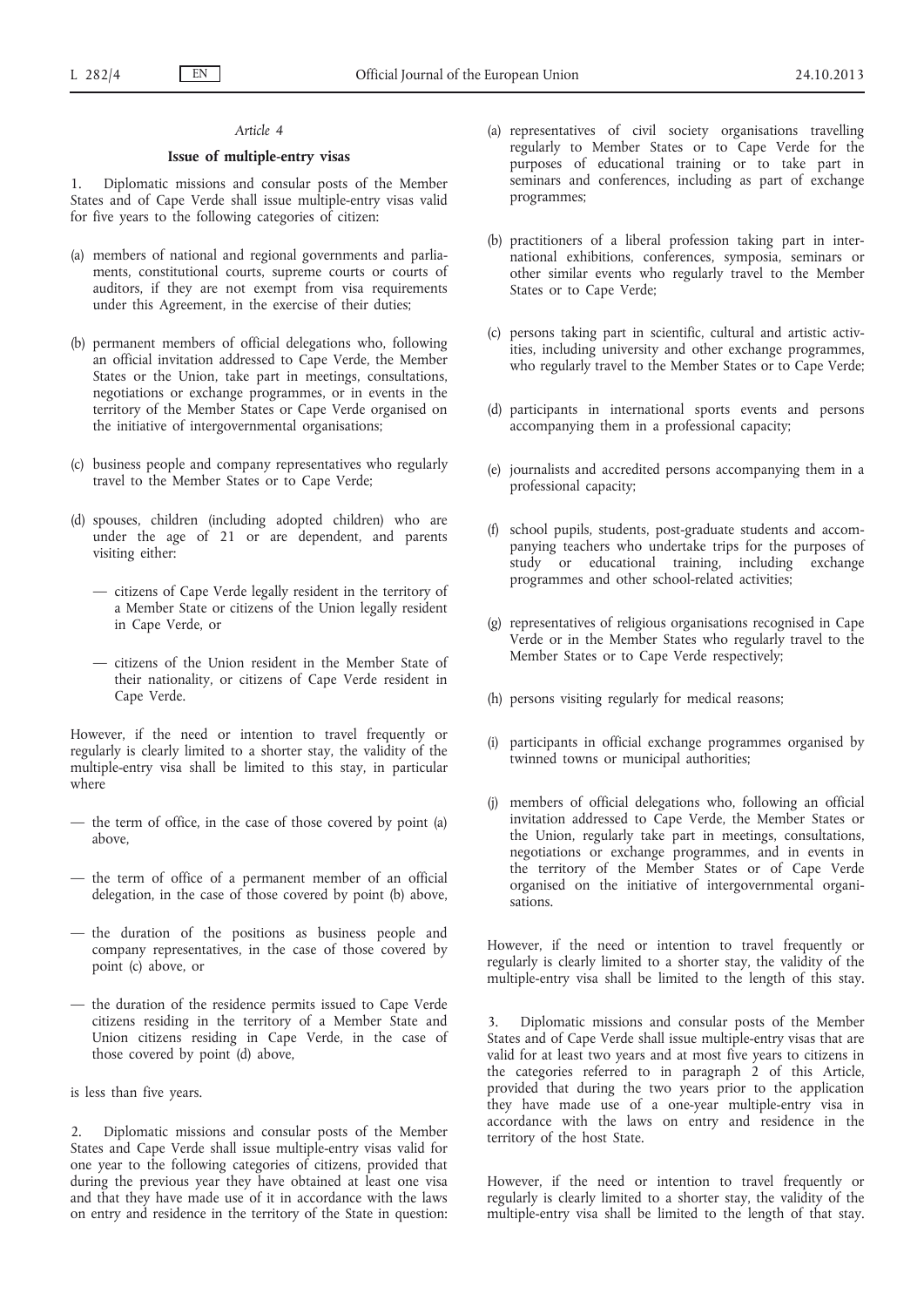The total period of residence of the persons referred to in paragraphs 1 to 3 of this Article shall not exceed 90 days per period of 180 days in the territory of the Member States or of Cape Verde.

#### *Article 5*

# **Visa fees and service charges**

1. Without prejudice to the provisions of paragraph 2, the Member States or Cape Verde shall not collect visa fees from the following categories of people:

- (a) members of official delegations who, following an official invitation addressed to Cape Verde, the Member States or the Union, take part in meetings, consultations, negotiations or official exchange programmes, or in events in the territory of a Member State or of Cape Verde organised by intergovernmental organisations;
- (b) children under 12 years of age;
- (c) school pupils, students, postgraduate students and accompanying teachers travelling for study or educational purposes;
- (d) researchers travelling for the purposes of scientific research;
- (e) participants no older than 25 years of age taking part in seminars, conferences or sports, cultural or educational events organised by non-profit organisations.

2. Where the Member States or Cape Verde cooperate with an external service provider, service charges may be collected. The service charge shall be proportionate to the costs incurred by the external service provider in the performance of the tasks, and shall not exceed EUR 30. Cape Verde and the Member State or States concerned shall maintain the possibility for all applicants to lodge their applications directly at its/their consulates.

### *Article 6*

## **Departure in the case of lost or stolen documents**

Citizens of Cape Verde and of the Union who have lost their identity documents, or from whom these documents have been stolen while staying in the territory of the Member States or of Cape Verde respectively, may leave that territory on the basis of valid identity documents issued by diplomatic missions or consular posts of the Member States or of Cape Verde entitling them to cross the border without any visa or other authorisation.

#### *Article 7*

#### **Extension of visa in exceptional circumstances**

Citizens of Cape Verde and of the Union who are unable to leave the territory of the Member States or of Cape Verde respectively by the date indicated in their visas for reasons of force majeure shall have their visas extended free of charge in accordance with the legislation applied by the host State for the period necessary for their return to their State of residence.

#### *Article 8*

# **Diplomatic and service passports**

1. Citizens of Cape Verde or of the Member States who are holders of valid diplomatic or service passports can enter, leave and transit through the territories of the Member States or of Cape Verde without visas.

2. The citizens referred to in paragraph 1 of this Article may stay in the territories of the Member States or of Cape Verde for a period not exceeding 90 days per period of 180 days.

# *Article 9*

### **Territorial validity of visas**

Subject to the national rules and regulations concerning national security applied by the Member States and Cape Verde, and subject to Union rules on visas with limited territorial validity, citizens of Cape Verde and of the Union shall be entitled to travel within the territory of the Member States and of Cape Verde under the same conditions as Union and Cape Verde citizens respectively.

### *Article 10*

### **Joint Committee for the management of the Agreement**

1. The Parties shall establish a Joint Committee to manage the Agreement ('the Committee'), consisting of representatives of the Union and of Cape Verde. The Union shall be represented on the Committee by the European Commission, assisted by experts from the Member States.

2. The Committee shall, in particular, have the following tasks:

- (a) monitoring the implementation of the Agreement;
- (b) proposing amendments or additions to the Agreement;
- (c) settling disputes arising from the interpretation or application of the provisions in the Agreement.

3. The Committee shall meet whenever necessary at the request of either of the Parties and at least once a year.

4. The Committee shall lay down its own rules of procedure.

# *Article 11*

## **Relationship between this Agreement and agreements between the Member States and Cape Verde**

From its entry into force, this Agreement shall take precedence over the provisions of any bilateral or multilateral agreements or arrangements concluded between Member States and Cape Verde, in so far as the provisions of those agreements or arrangements relate to matters that are dealt with by this Agreement.

## *Article 12*

### **Final clauses**

This Agreement shall be ratified or approved by the Parties in accordance with their respective procedures and shall enter into force on the first day of the second month following the date on which the Parties notify each other that the procedures referred to above have been completed.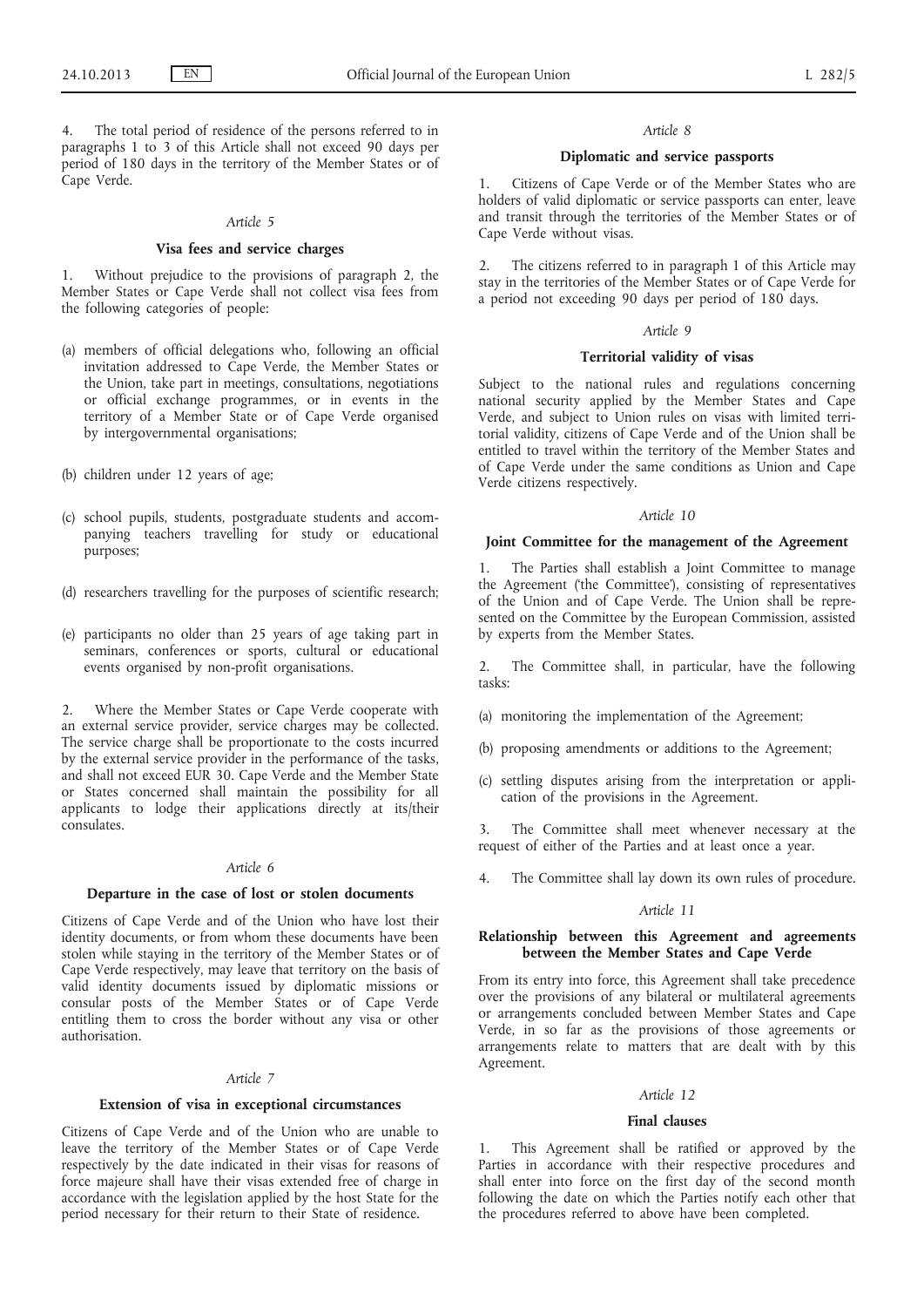2. By way of derogation from paragraph 1 of this Article, this Agreement shall enter into force only on the date of the entry into force of the Agreement on readmission between the Union and Cape Verde if that date is after the date provided for in paragraph  $\overline{1}$  of this Article.

3. This Agreement is concluded for an indefinite period, unless terminated in accordance with paragraph 6 of this Article.

4. This Agreement may be amended by written agreement of the Parties. Amendments shall enter into force after the Parties have notified each other of the completion of their internal procedures necessary for this purpose.

5. Either Party may suspend the application of this Agreement in whole or in part for reasons of public order, protection of national security or protection of public health. The decision on suspension shall be notified to the other Party not later than 48 hours before its entry into force. The Party that has suspended the application of this Agreement shall immediately inform the other Party once the reasons for the suspension no longer apply.

6. Either Party may terminate this Agreement by giving written notice to the other Party. The Agreement shall cease to apply 90 days after the date of receipt of such notification.

Done in duplicate in the Bulgarian, Czech, Danish, Dutch, English, Estonian, Finnish, French, German, Greek, Hungarian, Italian, Latvian, Lithuanian, Maltese, Polish, Portuguese, Romanian, Slovak, Slovenian, Spanish and Swedish languages, each of these texts being equally authentic.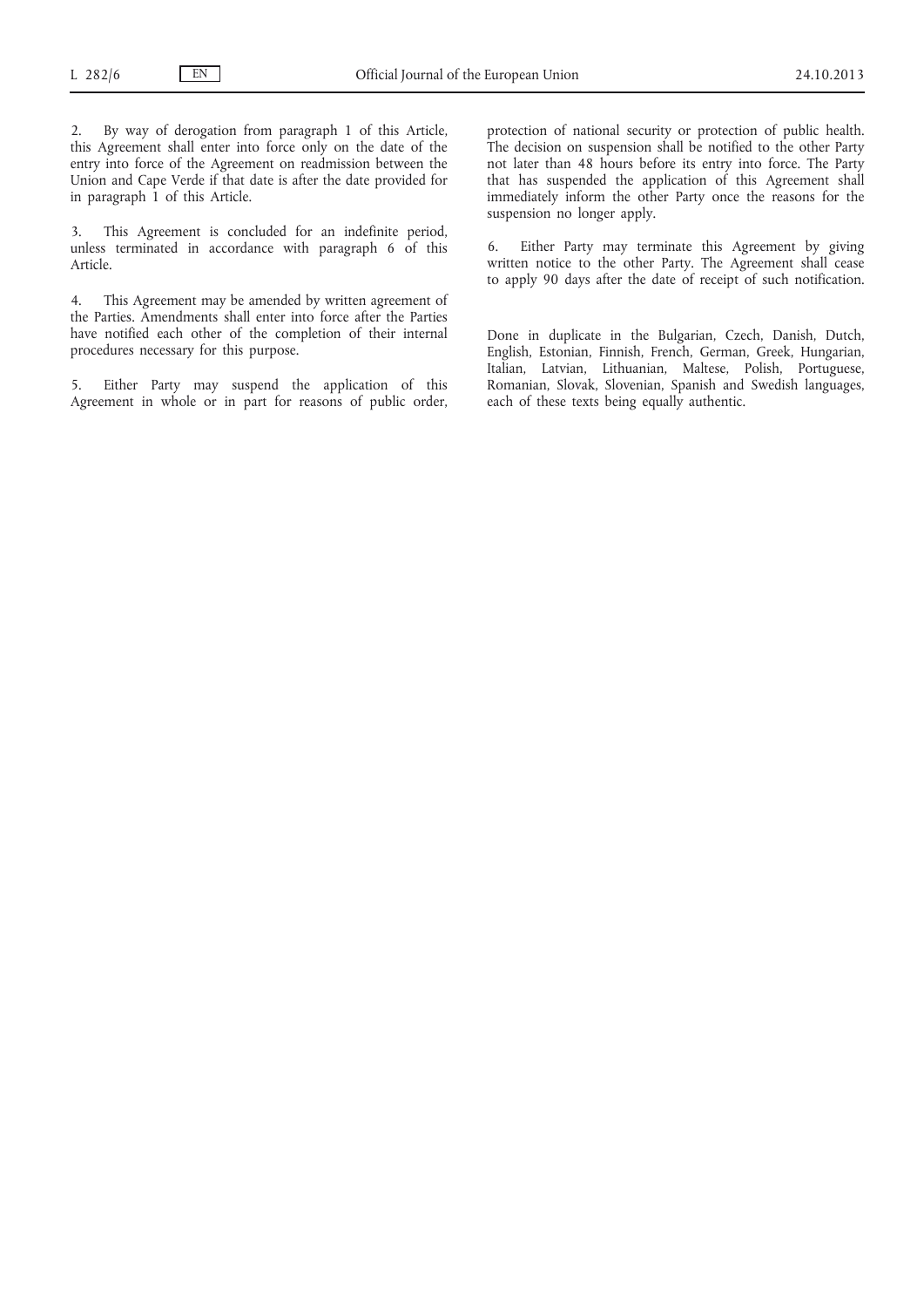Съставено в Прая на двадесет и шести октомври две хиляди и дванадесета година. Hecho en Praia, el veintiséis de octubre de dos mil doce. V Praie dne dvacátého šestého října dva tisíce dvanáct. Udfærdiget i Praia den seksogtyvende oktober to tusind og tolv. Geschehen zu Praia am sechsundzwanzigsten Oktober zweitausendzwölf. Kahe tuhande kaheteistkümnenda aasta oktoobrikuu kahekümne kuuendal päeval Praias. ′Εγινε στην Πράια, στις είκοσι έξι Οκτωβρίου δύο χιλιάδες δώδεκα. Done at Praia on the twenty-sixth day of October in the year two thousand and twelve. Fait à Praia, le vingt-six octobre deux mille douze. Fatto a Praia, addì ventisei ottobre duemiladodici. Prajā, divi tūkstoši divpadsmitā gada divdesmit sestajā oktobrī. Priimta du tūkstančiai dvyliktų metų spalio dvidešimt šeštą dieną Prajoje. Kelt Praiában, a kétezer-tizenkettedik év október havának huszonhatodik napján. Magħmul fi Praja, fis-sitta u għoxrin jum ta' Ottubru tas-sena elfejn u tnax. Gedaan te Praia, de zesentwintigste oktober tweeduizend twaalf. Sporządzono w Prai dnia dwudziestego szóstego października roku dwa tysiące dwunastego. Feito em Praia, em vinte e seis de outubro de dois mil e doze. Întocmit la Praia la douăzeci și șase octombrie două mii doisprezece. V Praii dňa dvadsiateho šiesteho októbra dvetisícdvanásť. V Praii, dne šestindvajsetega oktobra leta dva tisoč dvanajst. Tehty Praiassa kahdentenakymmenentenäkuudentena päivänä lokakuuta vuonna kaksituhattakaksitoista. Som skedde i Praia den tjugosjätte oktober tjugohundratolv.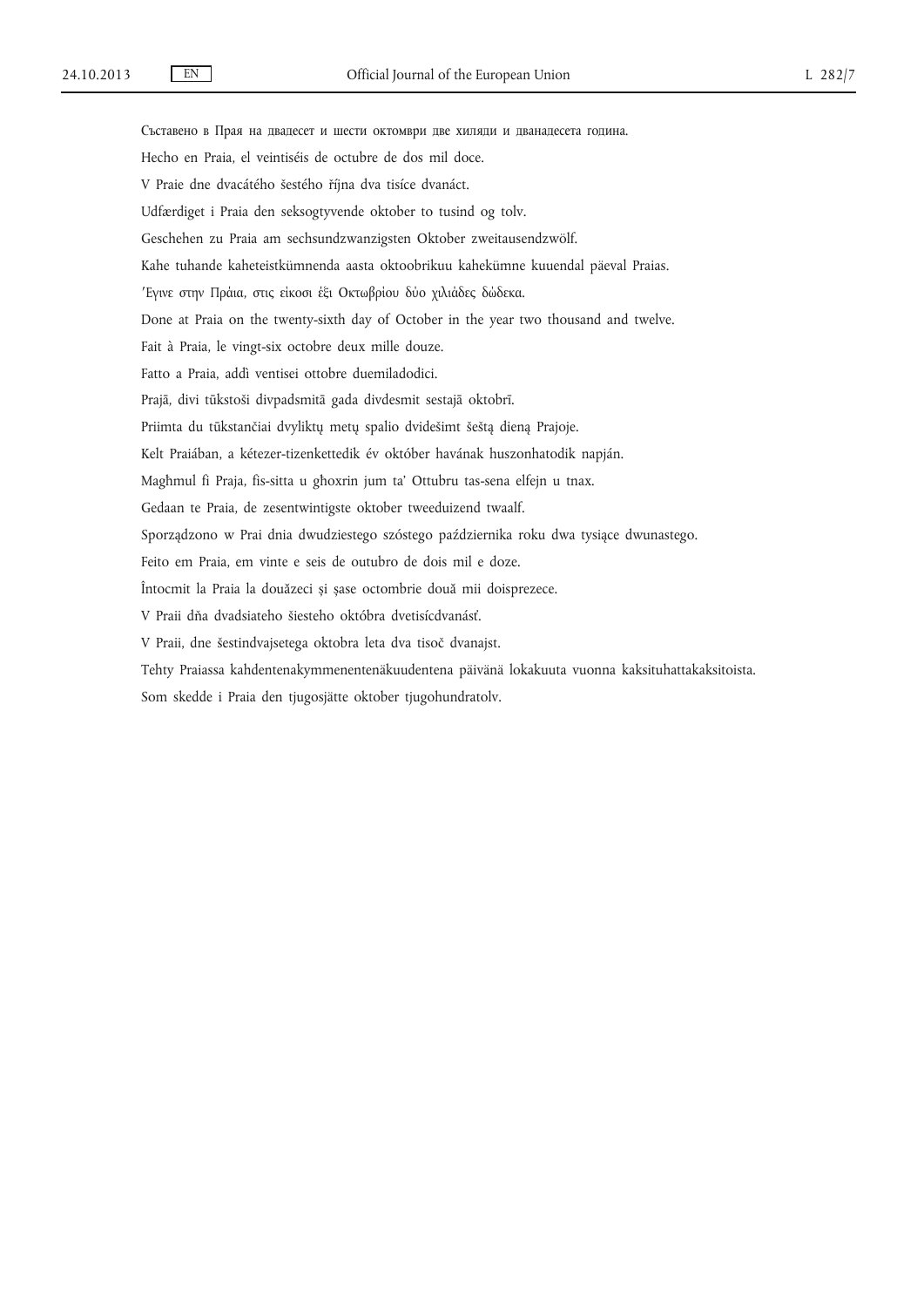За Европейския съюз Por la Unión Europea Za Evropskou unii For Den Europæiske Union Für die Europäische Union Euroopa Liidu nimel Για την Ευρωπαϊκή Ένωση For the European Union Pour l'Union européenne Per l'Unione europea Eiropas Savienības vārdā – Europos Sąjungos vardu Az Európai Unió részéről Għall-Unjoni Ewropea Voor de Europese Unie W imieniu Unii Europejskiej Pela União Europeia Pentru Uniunea Europeană Za Európsku úniu Za Evropsko unijo Euroopan unionin puolesta För Europeiska unionen

За Република Кабо Верде Por la República de Cabo Verde Za Kapverdskou republiku For Republikken Kap Verde Für die Republik Kap Verde Cabo Verde Vabariigi nimel Για τη Δημοκρατία του Πράσινου Ακρωτηρίου For the Republic of Cape Verde Pour la République du Cap-Vert Per la Repubblica del Capo Verde Kaboverdes Republikas vārdā – Žaliojo Kyšulio Respublikos vardu A Zöld-foki Köztársaság részéről Għar-Repubblika tal-Kap Verde Voor de Republiek Kaapverdië W imieniu Republiki Zielonego Przylądka Pela República de Cabo Verde Pentru Republica Capului Verde Za Kapverdskú republiku Za Republiko Zelenortski otoki Kap Verden tasavallan puolesta För Republiken Kap Verde

Ellaroule

- his fre Nie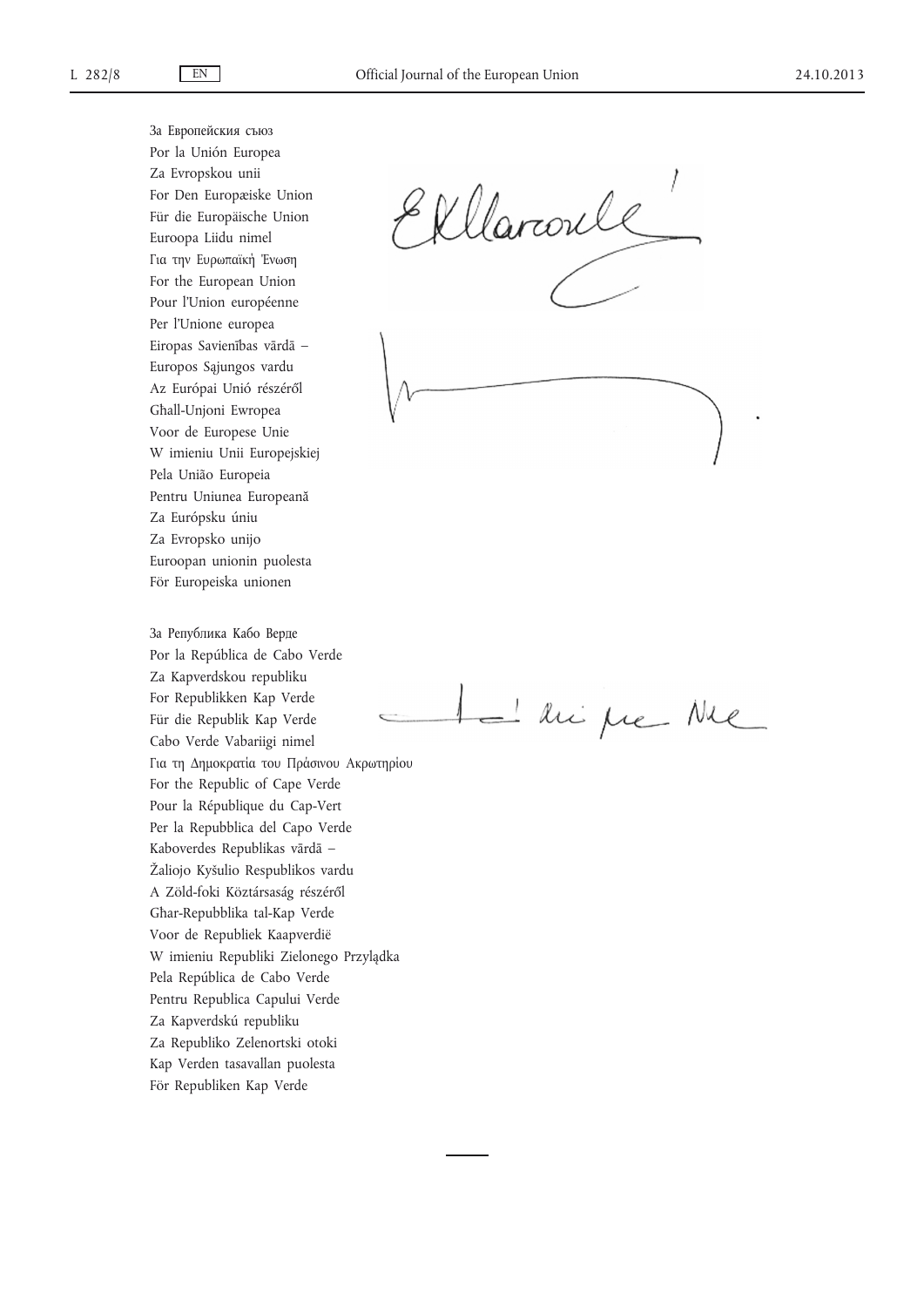## **PROTOCOL**

# **to the Agreement on the Member States that do not fully apply the Schengen** *acquis*

The Member States which are bound by the Schengen *acquis* but which do not yet issue Schengen visas pending the relevant Council decision to that end, shall issue national visas the validity of which is limited to their own territory.

In accordance with Decision No 582/2008/EC of the European Parliament and of the Council of 17 June 2008 introducing a simplified regime for the control of persons at the external borders based on the unilateral recognition by Bulgaria, Cyprus and Romania of certain documents as equivalent to their national visas for the purposes of transit through their territories (1), harmonised measures have been taken in order to simplify the transit of holders of Schengen visas and Schengen residence permits through the territory of the Member States not yet fully applying the Schengen *acquis*.

<sup>(</sup> 1) OJ L 161, 20.6.2008, p. 30.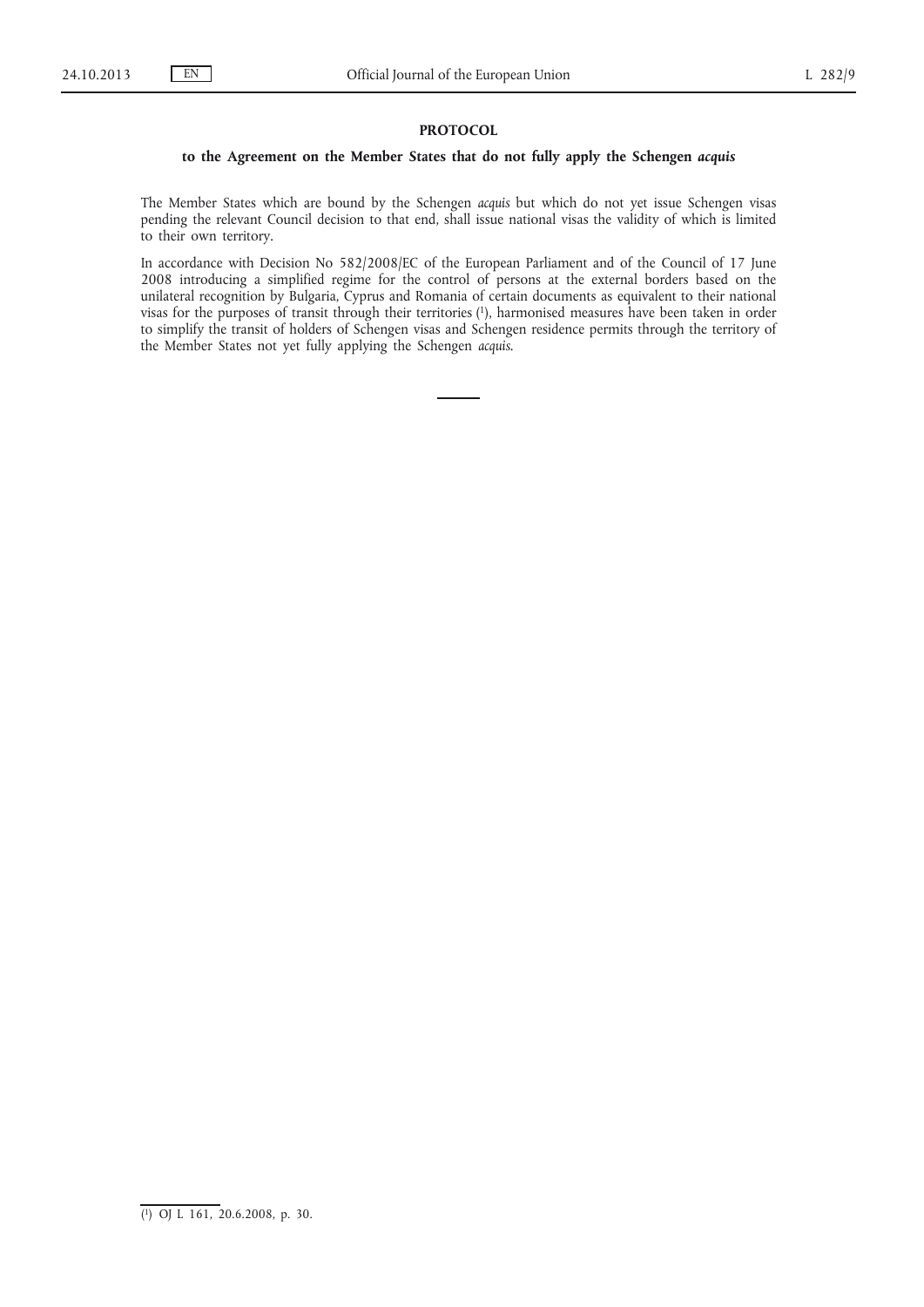## **Joint Declaration on Article 8 of the Agreement concerning diplomatic and service passports**

Either Party may invoke a partial suspension of the Agreement, and in particular of Article 8, in accordance with the procedure set out in Article 12(5), if the implementation of Article 8 leads to abuse by the other Party or to a threat to public security.

If the implementation of Article 8 is suspended, the two Parties shall initiate consultations in the framework of the Committee set up by the Agreement with a view to solving the problems that led to the suspension.

As a priority, both Parties undertake to ensure a high level of security for diplomatic and service passports, in particular by integrating biometric identifiers. For the Union, this will be ensured in accordance with the requirements set out in Council Regulation (EC) No 2252/2004 of 13 December 2004 on standards for security features and biometrics in passports and travel documents issued by Member States (1).

## **Joint Declaration on the harmonisation of information on procedures for issuing short-stay visas and on the documents to be submitted when applying for short-stay visas**

Recognising the importance of transparency for visa applicants, the Parties consider that appropriate measures should be taken:

- in general, to draw up a list of basic information for applicants on the procedures and conditions for applying for visas, on the visas themselves and on the validity of the visas issued;
- in the case of each Party, to draw up a list of minimum requirements in order to ensure that applicants are given basic, coherent and uniform information and are required to submit, in principle, the same supporting documents.

The information mentioned above is to be disseminated widely (on the information board of consulates, in leaflets, on the internet, etc.).

<sup>(</sup> 1) OJ L 385, 29.12.2004, p. 1.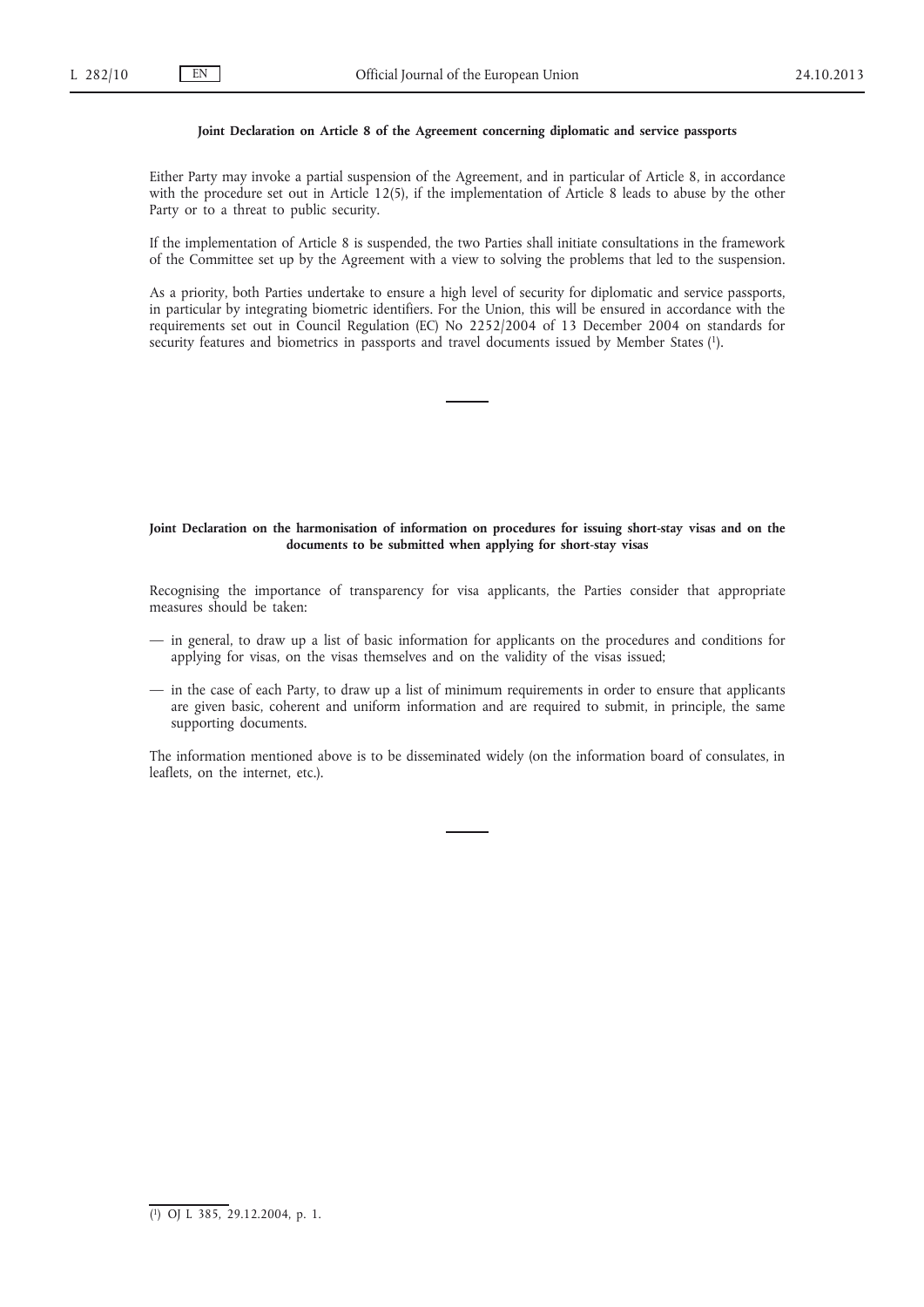## **Joint Declaration concerning the Kingdom of Denmark**

The Parties take note that the present Agreement does not apply to the procedures for issuing visas by the diplomatic missions and consular posts of the Kingdom of Denmark.

It is therefore desirable that the authorities of Denmark and of Cape Verde should conclude, without delay, a bilateral agreement on facilitating the issue of short-stay visas, in terms similar to those in the Agreement between the Union and Cape Verde.

# **Joint Declaration concerning Ireland and the United Kingdom of Great Britain and Northern Ireland**

The Parties take note that the present Agreement does not apply to the territory of Ireland or of the United Kingdom of Great Britain and Northern Ireland.

It is therefore desirable that the authorities of the United Kingdom of Great Britain and Northern Ireland, Ireland and Cape Verde should conclude bilateral agreements on facilitating the issue of visas.